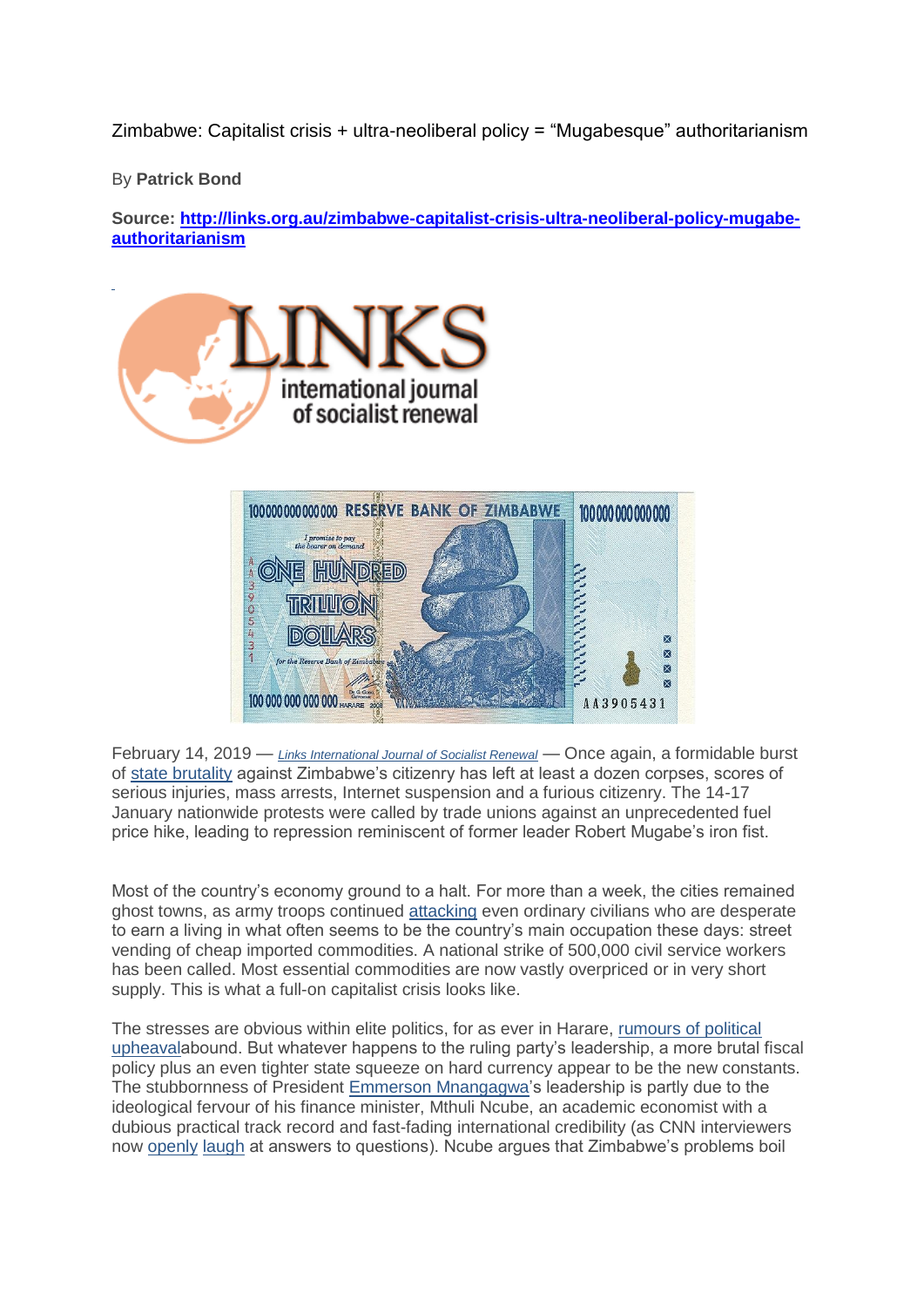down to loan repayment arrears to international creditors, a high state budget deficit and a trade deficit.

In addition to ultra-neoliberal macroeconomics, Mnangagwa depends on Vice-President Constantino Chiwenga's renewed authoritarian tendencies. The country's crony-capitalist system is being shaken by its own contradictions, even more profoundly than in the darkest days: before Rhodesian colonizers finally gave up power in 1980, when the Third World debt crisis hit hard in 1984, when deindustrialization began with a "homegrown" (i.e. World Banktransmitted) structural adjustment programme in 1991, when foreign debt defaults began in 1998, in the lead-up to several hotly-contested elections (especially 2000, 2002, 2005 and 2008), and when the local currency crashed to its death in 2009.

## **Postcoup return of the "IMF riot"**

The protest was sparked by a 150 per cent overnight price increase in petrol announced on Saturday, 12 January. At \$3.31/litre [all amounts in U.S. dollars], this makes it the world's most expensive retail fuel, with Hong Kong second at \$2.05/litre. The next day, Mnangagwa and a plane-load of colleagues departed for Russia, Belarus, Azerbaijan and Kazakhstan in search of mineral investors, energy deals and what the president called Moscow's ["state of](https://sputniknews.com/world/201901151071486990-economy-russia-visit-zimbabwe/)  [the art"](https://sputniknews.com/world/201901151071486990-economy-russia-visit-zimbabwe/) (albeit unaffordable) military equipment. Indeed, Mnangagwa was meant to continue to Davos for the World Economic Forum, but was persuaded that the country – and his own leadership – were in peril, so instead headed home.

Mnangagwa's first [tweet](https://twitter.com/edmnangagwa/status/1087571565225656323) after arriving back in Harare was in defence of the fuel price hike, "not a decision we took lightly. But it was the right thing to do. What followed was regrettable and tragic." He promised to look into army and police thuggery, but hopes for a reckoning are in vain, since his own background is littered with the country's most extreme postliberation repression (he [managed](https://mg.co.za/article/2017-11-24-00-gukurahundi-ghosts-haunt-mnangagwa) the 1980s "Gukurahundi" massacres of more than 20,000 Ndebele people), and since his own spokesman (inherited from Mugabe) [told](https://www.reuters.com/article/us-zimbabwe-politics/zimbabwe-crackdown-a-taste-of-things-to-come-presidents-spokesman-warns-idUSKCN1PE09P) the press that the recent army attacks – which included [numerous](https://allafrica.com/view/group/main/main/id/00065990.html) [rapes](https://www.aljazeera.com/news/2019/01/zimbabwe-violent-crackdown-continues-reports-rape-190125184915333.html) – were "a foretaste of things to come."

At this writing, army repression continues, and leading activists [remain behind bars,](https://af.reuters.com/article/topNews/idAFKCN1PK08R-OZATP) including five members of parliament. The term that veteran Zimbabwean social justice activist Elinor Sisulu uses to describe Mnangagwa's dictatorial tendencies, ["Mugabesque,](https://twitter.com/ElinorSisulu/status/963258370642857985)" is now very hard to refute, in spite of Ncube's surreal whitewash attempts in Davos last week.

Recall that Mugabe had run Zimbabwe since 1980, after leading the armed liberation struggle against the white racist Rhodesian regime of Ian Smith. Twenty years on, he was threatened with probable electoral defeat, so his belated, urgent and chaotic land reform – against a few thousand mainly reactionary white settlers who for a century had controlled nearly all Zimbabwe's good farmland – gained him permanent hatred from the Western establishment. Though land redistribution was justifiably popular in some circles, Mnangagwa last year [admitted](https://www.news24.com/Africa/Zimbabwe/mnangagwa-admits-mugabes-chaotic-land-reforms-robbed-zim-of-its-breadbasket-status-report-20180724) that the acquisitions had "robbed the country of its breadbasket status," given how much of the staple maize needed to be imported (even while tobacco production hit record highs). As a result, land acquisition was "now a thing of the past," the new president promised.

Riddled with corruption and dictatorial tendencies, Mugabe's ruling party – the Zimbabwe African National Union-Patriotic Front (Zanu-PF) – had meanwhile become widely hated in the cities, which were mainly governed by the liberal opposition party, the Movement for Democratic Change (MDC), whose constituents gave Mnangagwa's 2017 coup their immediate, joyful approval. But the celebration was brief and the hangover long, for MDC founding leader Morgan Tsvangirai died of cancer early last year, and the mid-2018 national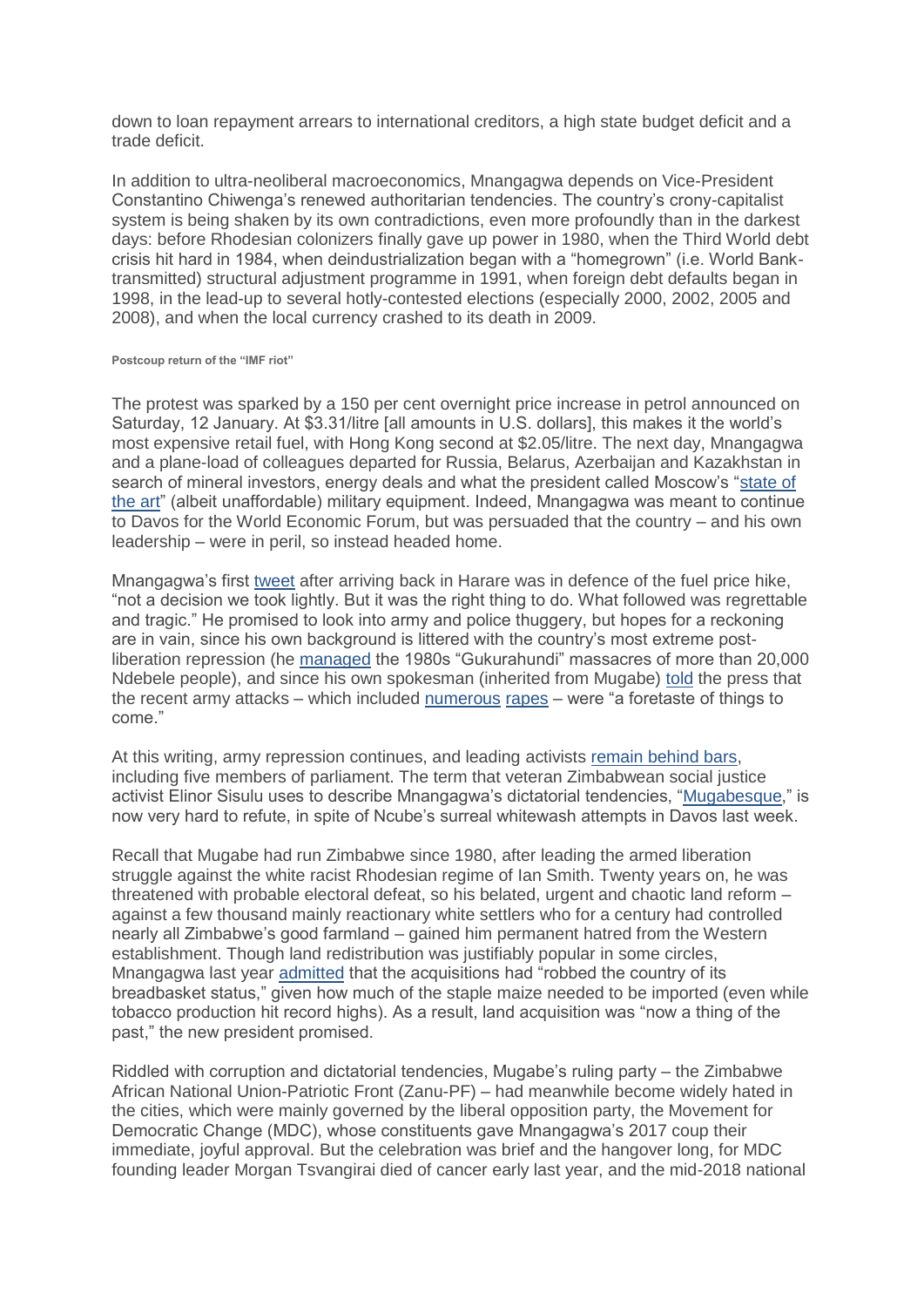election witnessed Mnangagwa victory's, one that his MDC successor, Nelson Chamisa, considered to be [rigged.](https://www.dailymaverick.co.za/article/2019-01-23-emmerson-mnangagwa-exposed/)

Mnangagwa came to power in November 2017, assisted by then army commander Chiwenga, after a relatively non-violent (and then very popular) weeklong [coup against](https://www.counterpunch.org/2017/11/20/zimbabwe-witnessing-an-elite-transition-as-economic-meltdown-looms/)  [Mugabe,](https://www.counterpunch.org/2017/11/20/zimbabwe-witnessing-an-elite-transition-as-economic-meltdown-looms/) one re-labelled a "military-assisted transition" by opportunistic diplomats in order to avoid the legal consequences. Although Mugabe was often abused by Chiwenga and Mnangagwa in prior years, [according](https://zwnews.com/mugabe-was-often-abused-humiliated-by-chiwenga-and-mnangagwa-aide/) to his private secretary, the "father of the nation" was useful to the junta, and he was compelled to remain in office by Chiwenga after losing the first round of the 2008 election to Tsvangirai in lieu of turning over power to the MDC.

From the plotters' standpoint, the crucial mistake made by the 93-year old leader in late 2017 was the excessively rapid elevation of his (four-decade younger) wife Grace Mugabe. She was briefly considered to be his likely successor once she managed to get Mnangagwa fired as vice president a week prior to the coup. The Mugabes now live in politically uncomfortable and apparently [carelessluxury,](https://www.herald.co.zw/just-in-grace-mugabe-to-lose-property/) akin to house arrest, [despising](https://www.thestandard.co.zw/2018/02/25/mugabe-drops-ed-coup-bombshell/) the coupmakers (and [endorsing](https://bulawayo24.com/index-id-news-sc-national-byo-141836.html) last year's electoral opponent) but also [under their thumb.](https://www.enca.com/news/mugabe-ill-can-no-longer-walk-says-mnangagwa)

The 2017 coup relied on Chiwenga's Joint Operation Command, an army junta that was already controlling much of Zimbabwe behind the scenes, partly funded by diamond mining arranged through Chinese mining joint ventures. Given how erratic Mugabe had become, how his policies discouraged investment, and how he turned against the Chinese firms allied with Chiwenga in 2016 due to their [prolific diamond looting,](https://www.thestandard.co.zw/2016/03/14/mugabe-and-the-15-billion-question/) former allies in Beijing [welcomed](http://www.globaltimes.cn/content/1075611.shtml) the change in power. Pretoria-Johannesburg elites and Western powers – especially Britain – were also upbeat.

However, aside from adopting much more pro-business rhetoric and initially liberalizing politics to an unprecedented degree, Mnangagwa and Chiwenga didn't lose their taste for repression. According to the progressive coalition known as Crisis in Zimbabwe, the last week has witnessed "Mass trials, fast-tracked trials, routine denial of bail, routine dismissal of preliminary applications, refusal of access to medical treatment and trial and detention of juveniles." For nearly a week, [disconnections](https://www.theindependent.co.zw/2019/01/25/internet-shutdown-disastrous-for-brand-zim/) of social media and the Internet were also added to the toolbox, until a 21 January court order catalysed by human rights lawyers reversed the state's ether-clampdown.

In Davos last week, Ncube [defended](https://www.youtube.com/watch?v=GzkdVGX6idY) the Chiwenga's Internet disconnection as just "a temporary and tactical strategy to try to manage the situation… managing insurrection, and managing information and dissemination." [Speaking to CNN,](https://www.youtube.com/watch?v=GzkdVGX6idY) he bizarrely blamed last week's protests on a "pre-planned" conspiracy and *not* his petrol price hike: "These are the facts." Anger at the petrol price was "added on." And he defended army intervention: "What you saw in the streets is actually a sign that the government is open. Democratic spaces are open."

Two leading opposition politicians were scathing. Welshman Ncube (no relation) [called him](https://bulawayo24.com/index-id-news-sc-national-byo-154362.html) a "political moron" for these remarks, and former MDC finance minister Tendai Biti (from 2009- 13) [labels](https://news.pindula.co.zw/2018/10/11/video-tendai-biti-speaks-on-meltdown-of-zimbabwe-economy-says-mthuli-ncubes-actions-are-criminal-and-ill-thought/) Ncube a "fraud." As if to prove it, in [another interview](https://www.youtube.com/watch?v=GzkdVGX6idY) Ncube said of his Davos trip, "Things are going well. The theme is Globalization 4.0. It resonates with what Zimbabwe's trying to do in terms of global financial re-engagement, raising capital, pushing our mantra that Zimbabwe's open for business. It really resonates. Zimbabwe is the best buy in Africa."

Under Ncube, much more explicitly neoliberal, anti-poor fiscal monetary policies prevail, with no end in sight. The new regime has been unable to make structural changes to an impoverished economy dependent upon primary-resource exports in a time of still low world commodity prices. Since last September, when Ncube was appointed, budget cutbacks and desperation currency manipulation have logically followed.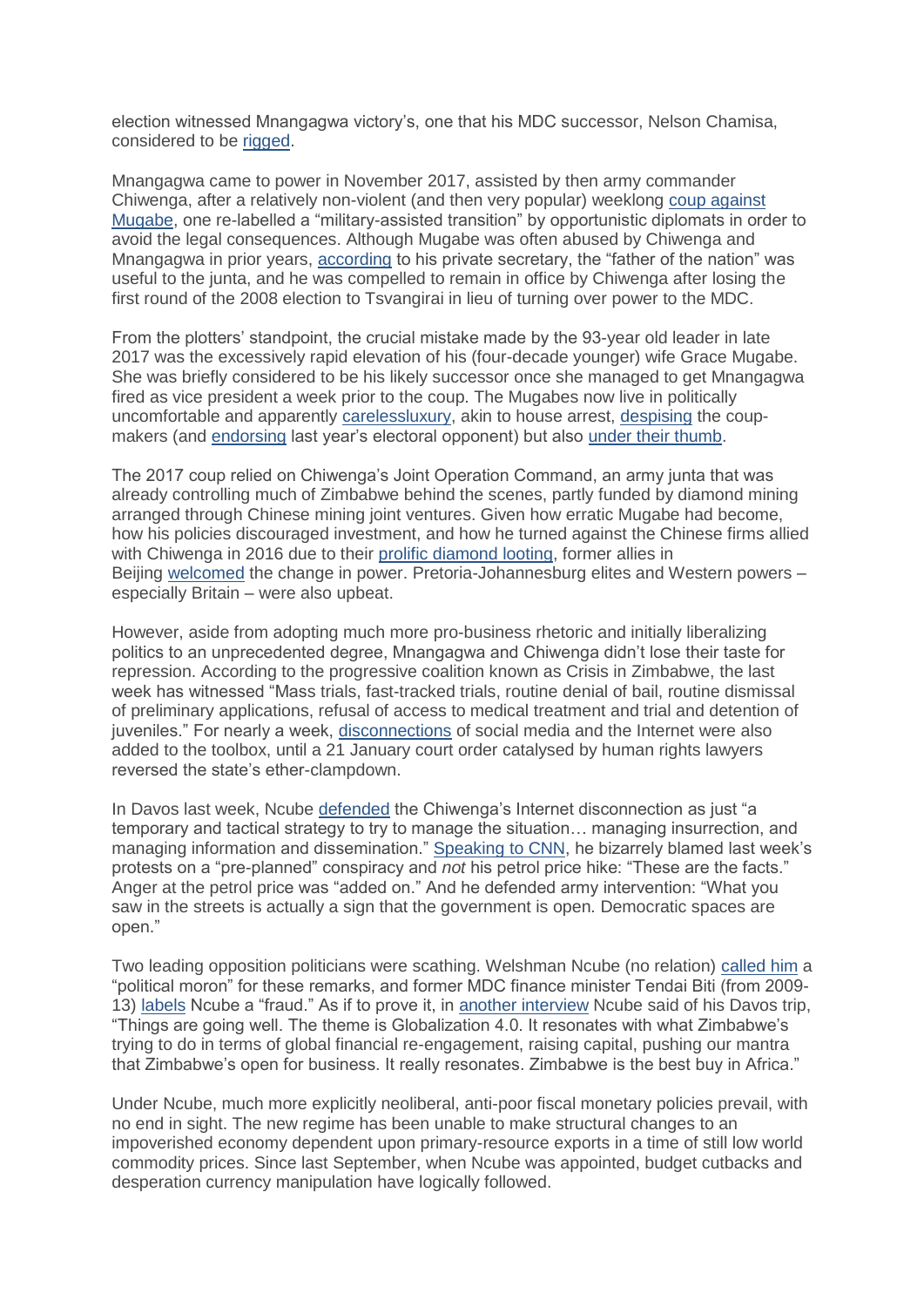The society knows this feeling of despondency. It appears often as a so-called ["IMF Riot"](https://books.google.co.za/books/about/Free_Markets_and_Food_Riots.html?id=eF8Wje79gGYC&printsec=frontcover&source=kp_read_button&redir_esc=y#v=onepage&q&f=false) – i.e., when people revolt immediately after a neoliberal shock (sometimes ordered by the International Monetary Fund) such as overnight removal of food or petrol subsidies. Zimbabwe's prior IMF Riots were caused by severe shocks in 1998 when the currency fell 74 per cent in four hours and in 1999 when Mugabe felt the need to default on foreign debt. In 2005-06 when Mugabe authorized repayment of \$200-million worth of IMF loans, the Reserve Bank officials gathered up all the hard currency they could find on the black market, sparking a wicked upsurge of inflation and another set of IMF Riots.

As for the class character of last week's anger, two progressive researchers from the Institute for Public Affairs in Zimbabwe – Tamuka Chirimambowa and Tinashe Chimedza – explain that "the protests were intense in specific geographies associated with the urban poor and the 'barely' working class is a direct consequence of the existing political economy that is systemically unequal. The riotous protests were found and concentrated South of Samora Machel Avenue, contrasted to the affluent suburbs North of Samora Machel (Harare North), which enjoyed a peaceful stay-away. In Bulawayo, they were concentrated in the Western suburbs, in Mutare and Masvingo in the Southern Suburbs. The elite hob-knobbed on social media or their usual social spaces with very limited threats to their security, and their only major outcry was the closure of shops and the Internet shutdown."

The protests were predictable enough, and Mnangagwa and Ncube imposed the petrol price hike and immediately left town. Scheduled meetings with Vladimir Putin, with leaders of three other repressive Eastern European and Central Asian countries and with the World Economic Forum took precedent.

**Ncube's vain arrears ambitions: pay, won't pay or can't pay – and can't get new loans**

Zimbabwe's notorious shortage of hard currency was the proximate cause of the fuel price hike, followed by [rapid price increases](https://www.bbc.com/news/world-africa-46986151) in anything requiring transport, including the staple maize. In turn, this squeeze reflects the priorities of a new finance minister, the academic economist Ncube, who is considered the most neoliberal in modern Zimbabwe's history. Exhibiting a sometimes-startling self-confidence, and entirely comfortable within the circuits of world elites, Ncube is smooth and at first blush, persuasive.

But his three most spectacular prior mistakes were, first, founding and chairing the Harare Barbican Bank, which launched in mid-2003 but then ["failed to meet obligations"](https://www.zimbabwesituation.com/old/mar26_2004.html) to the country's clearance system within seven months, leading to expulsion. Two months later it was declared [insolvent,](https://allafrica.com/stories/200602240518.html) as its regulator at the Reserve Bank of Zimbabwe [explained,](https://allafrica.com/stories/200404090148.html) due to "serious liquidity problems as a result of imprudent banking behaviour… [including] questionable cross-border foreign exchange activities which are yet to be cleared to the satisfaction of all parties."

A second mistake was serving as a top official, well into 2018, at [corruption](https://news.pindula.co.zw/2018/09/26/mthuli-ncubes-former-boss-arrested-in-angola-together-with-former-presidents-son/)[riddled](https://news.pindula.co.zw/2018/09/26/mthuli-ncubes-former-boss-arrested-in-angola-together-with-former-presidents-son/) financier [Quantum Global,](http://quantumglobalgroup.com/teachers_cat/mthuli-ncube/) which [ripped off Angola's citizenry](https://ewn.co.za/2018/04/29/quantum-global-cries-foul-as-angolan-fund-seeks-more-asset-freezes) during his tenure there.

Third, as chief economist at the (Western-dominated) African Development Bank (AfDB) in 2011 at the height of "Africa Rising" hype, he declared the existence of a new "African middle class" of more than 330 million people: "Hey, you know what, the world please wake up, this is a phenomenon in Africa that we've not spent a lot of time thinking about." Oddly, Ncube included in the "middle class" category people who barely survive on \$2-4/day, a group of more than 200 million.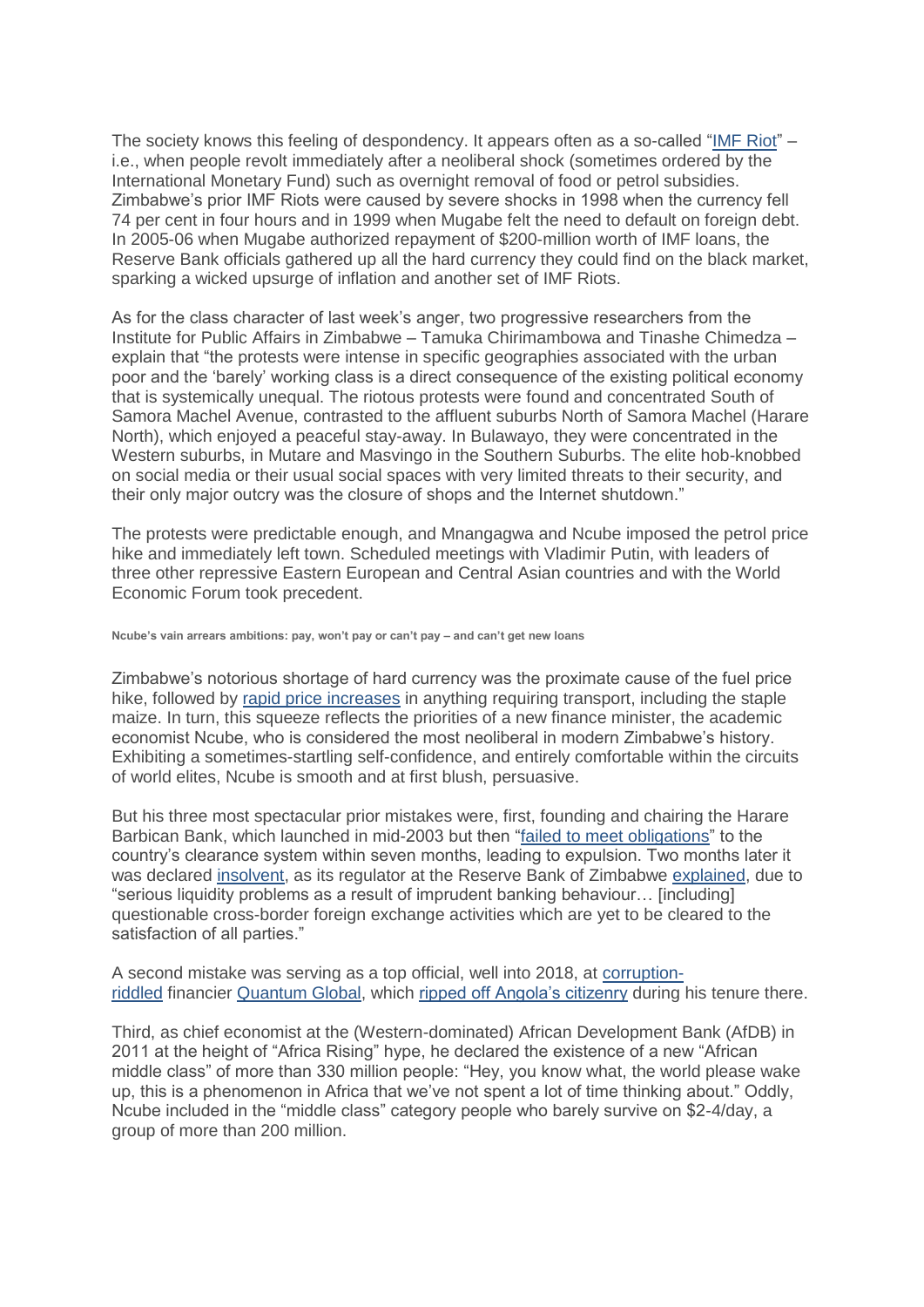His smooth, optimistic talk notwithstanding, Ncube's finance minister role since last September has been rocky. [Interviewed](https://www.youtube.com/watch?v=1LoyW_4TYkE) last 3 December by Richard Quest on CNN, Ncube argued that the most serious economic problem he believes the country faces is foreign debt repayment arrears of \$5.6-billion, most of which date back 20 years. The arrears include \$1.3-billion owed to the World Bank, \$680-million to the AfDB, \$308-million to the European Investment Bank, \$2.8-billion to the Paris Club and at least \$500-million to non-Western lenders and firms, especially the Chinese state and South African corporations. Said Ncube, "The budget recognises that we have a twin deficit challenge, which is that we have a fiscal deficit as well as a current account deficit. But also we need to deal with our debt arrears in terms of debt restructuring. So, two things that are confounded or rather magnified by the arrears."

Ncube then promoted his homegrown structural adjustment programme, the Transition Stabilisation Programme, [bragging](https://www.youtube.com/watch?v=1LoyW_4TYkE) that International Financial Institutions (IFIs) just gave the plan a warm endorsement: "We've sold it internationally. And then we're willing to move to the next step, which is to clear the debt arrears with the AfDB and the World Bank, which is what you call the preferred creditor IFIs. We're determined in the next 12 months that is done, and then we move on the second, the third phase, which is the Paris Club negotiations with the bilateral creditors."

Finally, he [offered](https://www.youtube.com/watch?v=1LoyW_4TYkE) this extraordinary claim: "Zimbabwe is indeed the biggest buy in Africa right now on any asset. You talk about the rule of law. Let me tell you, this is about property rights at the end day. Property rights are secure in Zimbabwe… Clearly Zimbabwe is the biggest buy in Africa right now." Ncube then [tweeted](https://twitter.com/MthuliNcube/status/1069757496980578306) proudly about this "biggest buy" status, a claim he just repeated in Davos.

But the [gap](https://www.bbc.com/news/world-africa-46986151) between Zimbabwe's local "soft" currency (a combination of a local "Bond Note" bill and electronic payments) and the main currency used in Zimbabwe since 2009, the U.S. dollar, has remained in the range of 3.5-4 times, even though they are pegged as equal. Inflation soared to 42 per cent in December, with a black-market raging and only \$400 million of paper U.S. dollars circulating in the banking system. Due to the physical shortage of U.S. notes, for more than a year, day-long waits in bank queues to withdraw \$20 has been the norm. Ncube has promised to introduce a [proper local currency within a year,](https://www.techzim.co.zw/2019/01/its-good-for-zim-to-introduce-a-new-currency-south-africas-finance-minister-tito-mboweni/) but claims he must first clear arrears and end deficit spending so as to restore confidence.

Yet with a stiff upper lip, Ncube appeared in Davos at the World Economic Forum last week, [announcingt](https://twitter.com/economics/status/1087619917061320704)o CNN his intention to continue upping the economic pressure, including not just more fiscal discipline: "Externally, making sure we can begin to address our arrears in terms of what we owe to other nations, the Bretton Woods Institutions included. But fiscal discipline is key, and if you noticed what has been happening since October 2018, the premiums in the parallel market have stabilized, and this is because of fiscal discipline."

Ncube utterly overstates budget cutbacks as a solution to all problems. Asked by *Bloomberg* about roaring inflation, he [offered](https://twitter.com/economics/status/1087619917061320704) a simplistic, incorrect cause-and-solution: "It's being driven by the parallel market in terms of pricing… that's what has pushed up the prices, people speculating… What we're doing about it is to just make sure that on the fiscal front we continue to make sure there is fiscal discipline, cutting back on government expenditure."

Ncube's no-gain-without-pain logic, in one of the most abused societies in Africa, failed to win Zimbabweans' confidence. He erred last October when [establishing](https://allafrica.com/stories/201810260100.html) Foreign Currency Accounts within the predatory banking system, in the process wiping out large amounts of savings, which devalued by two-thirds to black-market rates. Instead, he could have taken a predecessor's advice: Biti advocated [ring-fencing](https://www.newsday.co.zw/2017/10/demonetise-bond-notes-biti/) the bank accounts against their devaluation.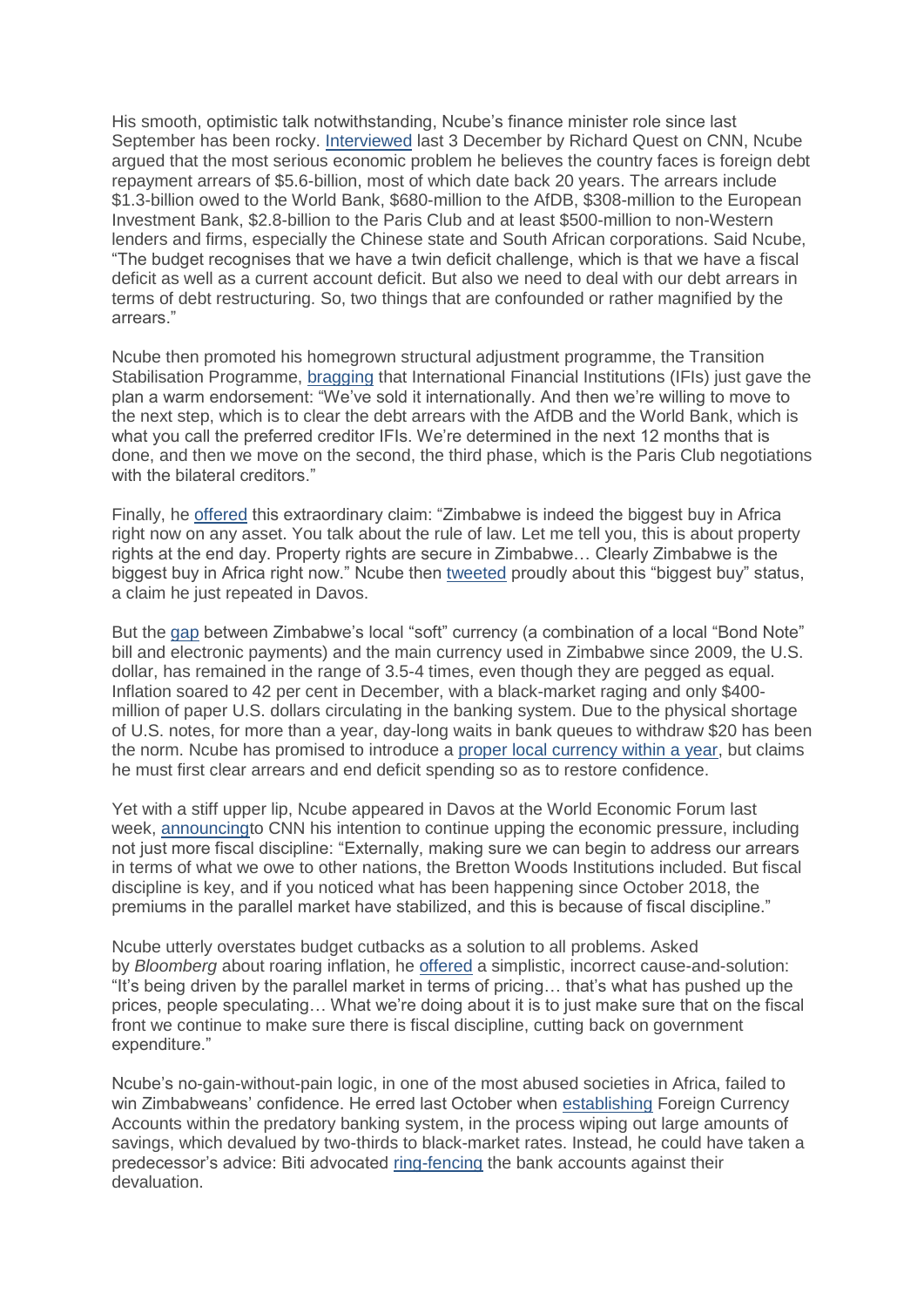Last month, [complained](https://www.dailynews.co.zw/articles/2018/12/08/biti-blasts-globe-trotting-absent-finance-minister) Biti, for the first time in modern Zimbabwe history, a finance minister prioritized a New York trip instead of debating his budget as scheduled in parliament. In a prior parliamentary appearance last October, Biti [asked](https://www.thezimbabwemail.com/parliament-parliament/biti-vs-mthuli-parly-debate-transcript-former-and-current-finance-ministers-go-head-to-head-on-economic-reforms/) Ncube, "You seem to suggest that you are going to find money to clear the arrears, and my question is, what country is going to give you the almost \$2-billion that you would require to pay off the arrears… you are going to try and clear the arrears that Zimbabwe has at the World Bank and AfDB. I am saying given the quantum of that debt, and given the fragility of our own situation now, which country is prepared to lend us the money that Zimbabwe has to use to clear?"

In spite of Ncube's regular assurances of new credit lines based on his stellar Rolodex of banking contacts, he [answered](https://www.thezimbabwemail.com/parliament-parliament/biti-vs-mthuli-parly-debate-transcript-former-and-current-finance-ministers-go-head-to-head-on-economic-reforms/) nebulously: "On the issue of debt clearance and which countries are going to help us, at the stage of clearing the AfDB and World Bank balances… of course we will negotiate with the various countries who are shareholders in those institutions and of course the Paris Club countries. We will negotiate with them, the G7, there are other members of European Union and in Europe who are willing to talk to us about this. We have had a conversation with them already, so we will continue to explore with them as to whether they can give us relief, but there are countries that we are speaking to." But no details are ever forthcoming on the promised bailout.

## **Return of the IMF?**

The most crucial bailout lender is still the much-feared IMF, to which Mugabe's regime (questionably) [repaid](https://www.imf.org/en/News/Articles/2018/07/12/tr071218-transcript-of-imf-press-briefing) all arrears in late 2016. A series of self-delegitimising 21st-century leaders have helped reduce its reputation: [Rodrigo Rato](https://www.nytimes.com/2018/10/24/business/rodrigo-rato-bankia-prison.html) (jailed last October for bank fraud), [Dominique Strauss-Kahn](https://www.nytimes.com/2011/09/27/nyregion/strauss-kahn-lawyers-say-he-had-diplomatic-immunity.html) (resigned in disgrace but demanded IMF support for his 2011 rape trial) and still today (after a guilty verdict in 2016 for corruption 'negligence' in France), [Christine Lagarde.](https://www.telegraph.co.uk/news/2016/12/19/imf-chief-christine-lagarde-found-negligence/) Nevertheless, the institution remains the global policeman for the entire financial world, and since 1984 it has [pummelled](https://www.researchgate.net/profile/Patrick_Bond/publication/250226419_Uneven_Zimbabwe_A_Study_of_Finance_Development_and_Underdevelopment/links/586d302308ae6eb871bce0e0/Uneven-Zimbabwe-A-Study-of-Finance-Development-and-Underdevelopment.pdf) Zimbabwe into austerity and structural adjustment.

In early 2018, IMF spokesperson Gerry Rice [endorsed](https://www.imf.org/en/News/Articles/2018/02/01/tr020118-transcript-of-imf-press-briefing) the neoliberal path Mnangagwa had chosen: "The authorities are cognizant of these challenges that they face and the economy is facing, and they've expressed their determination to address them. The 2018 budget which they presented on 7 December, so about a month ago, stresses the government's intentions to re-impose budget discipline, reform and open the economy, and engage with the broader international community, which is on-going and important in terms of arrears clearance." For budget shrinkage, he specifically recommended more agricultural subsidy cuts.

Again last September, as pro-IMF finance minister Ncube took office, Rice [made clear](https://www.imf.org/en/News/Articles/2018/09/20/tr092018-transcript-of-imf-press-briefing) that his staff "stand ready to help the authorities design a reform package that can help facilitate the clearance of external payment arrears to international development banks and bilateral official creditors and that they would open the way for fresh financing from the internal community including potentially the IMF. But, again, just to stress as we said before, potential financial support from the Fund is conditional on the clearance of those arrears to the World Bank, the AfDB and financing assurances from bilateral official creditors. We are working with the Zimbabwean authorities in the meantime to provide policy advice and technical assistance that might help, could help move that process forward."

In December Rice [reiterated](https://www.imf.org/en/News/Articles/2018/12/14/tr121318-transcript-of-imf-press-briefing) IMF support for Ncube: "The policies of the new administration under the Zimbabwe transition and stabilization programme, do constitute a comprehensive stabilization and reform effort in order to address Zimbabwe's macroeconomic situation."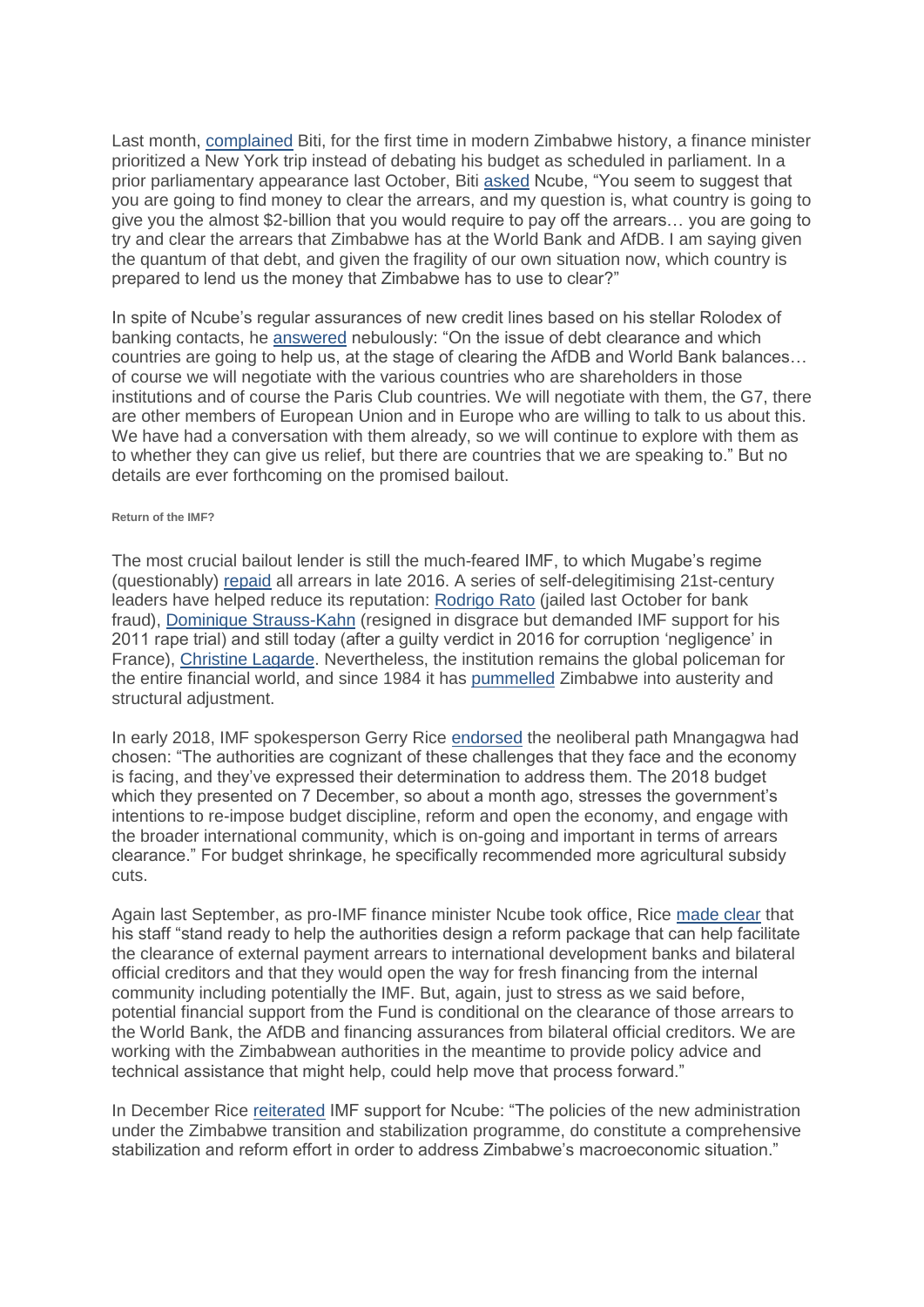And just as full reports of the most recent IMF Riot and army repression were filed on 17 January this year, Rice [repeated](https://www.imf.org/en/News/Articles/2019/01/17/tr011719-transcript-of-imf-press-briefing) his institution's demands: "In terms of the IMF, Zimbabwe has in fact cleared its arrears to us, to the Fund, but our rules preclude lending to a country that is still in or under arrears to other international financial situations. So, until that particular situation is resolved, we would not be moving forward with a financial support for Zimbabwe. I said here the last time that the authority's economic policies we felt were headed in the right direction broadly in terms of addressing the fiscal deficit and monetary policy and so on. I won't repeat what I said the last time, but that's where we are on Zimbabwe."

Clearly the system needs a jolt to get out of the rut. Who can provide it?

**Enter Biggish Brother: Talk left (about sanctions), lend right (about \$7-million)**

The next-door neighbour, South Africa, offers the most logical crutch. A desperation visit by leading Harare officials to Pretoria the day after Christmas last year included a request for a loan to clear the other arrears. The lead Treasury bureaucrat [turned them down:](https://www.timeslive.co.za/sunday-times/business/2019-01-20-no-christmas-box-for-zimbabwe/) "Initially they wanted money, \$1.2-billion. We don't have \$1.2-billion, but what we have is the will to assist them… Our engagements are across the system — assisting from a budgeting implementation point of view, and reprioritizing of public expenditure, including on their behalf engaging multilateral development institutions, which we have started."

A year ago, the same official [prepared](https://mg.co.za/article/2018-02-23-00-a-case-of-talk-left-budget-right) the 2018-19 South African budget, cutting social programmes and municipal infrastructure support to such an extent that even neoliberal *Business Day* newspaper [termed](https://www.pressreader.com/south-africa/business-day/20180222/281487866830671) it "savage" – while allowing an extra 5 per cent of all local institutional investor wealth, around \$36-billion, to escape the country via exchange control liberalization.

With this mentality prevailing in Pretoria's Treasury, it is no wonder that at the very high point of the state's repression last week, South Africa's neoliberal finance minister Tito Mboweni [endorsed](https://www.techzim.co.zw/2019/01/its-good-for-zim-to-introduce-a-new-currency-south-africas-finance-minister-tito-mboweni/) Ncube: "I think the idea of using a new currency in Zimbabwe is a good one. I think our colleagues there are on a good wicket when it comes to that space. We are working together very well, but at the end of the day it is Zimbabweans who need to fix their country."

Zimbabweans can recount a long history of the South African ruling party propping up its liberation-era allies, Zanu-PF, when the latter turn most repressive. This occurred most regularly when Thabo Mbeki was president from 1999-2008. [Laments](https://www.businesslive.co.za/rdm/news/2019-01-22-barney-mthombothi-history-shows-sa-would-do-well-to-resist-rushing-to-zimbabwes-aid/) veteran South African business journalist Barney Mthombothi, "What still sticks in the craw for many Zimbabweans is the arrangement concocted by Mbeki ten years ago to keep Mugabe in power despite the fact that he had been defeated by Morgan Tsvangirai." Adding insult to injury, even while activists remained in appalling prison conditions on 20 January, Pretoria's Foreign Minister Lindiwe Sisulu [intoned,](https://www.dailymaverick.co.za/article/2019-01-21-mboweni-south-africa-plans-to-help-bail-out-zimbabwe/) "Protests in Zimbabwe have calmed down, and life in the streets of Zimbabwe is returning to normal."

When it comes to money, however, the South African finance minister reverts to type: a scrooge. [According](https://www.dailymaverick.co.za/article/2019-01-21-mboweni-south-africa-plans-to-help-bail-out-zimbabwe/) to Mboweni, the existing South Africa-Zimbabwe credit facility of a measly \$7-million was in any case backed by Harare's collateral, in the form of "its holding of SA Land Bank bills. The extension of this facility depended on Zimbabwe being able to provide further collateral." The potential low-level debt relief he implied would be a tokenistic sop to elite solidarity, and would do nothing to change the structural economic power and financial deficits that Zimbabwe faces in the region and the world.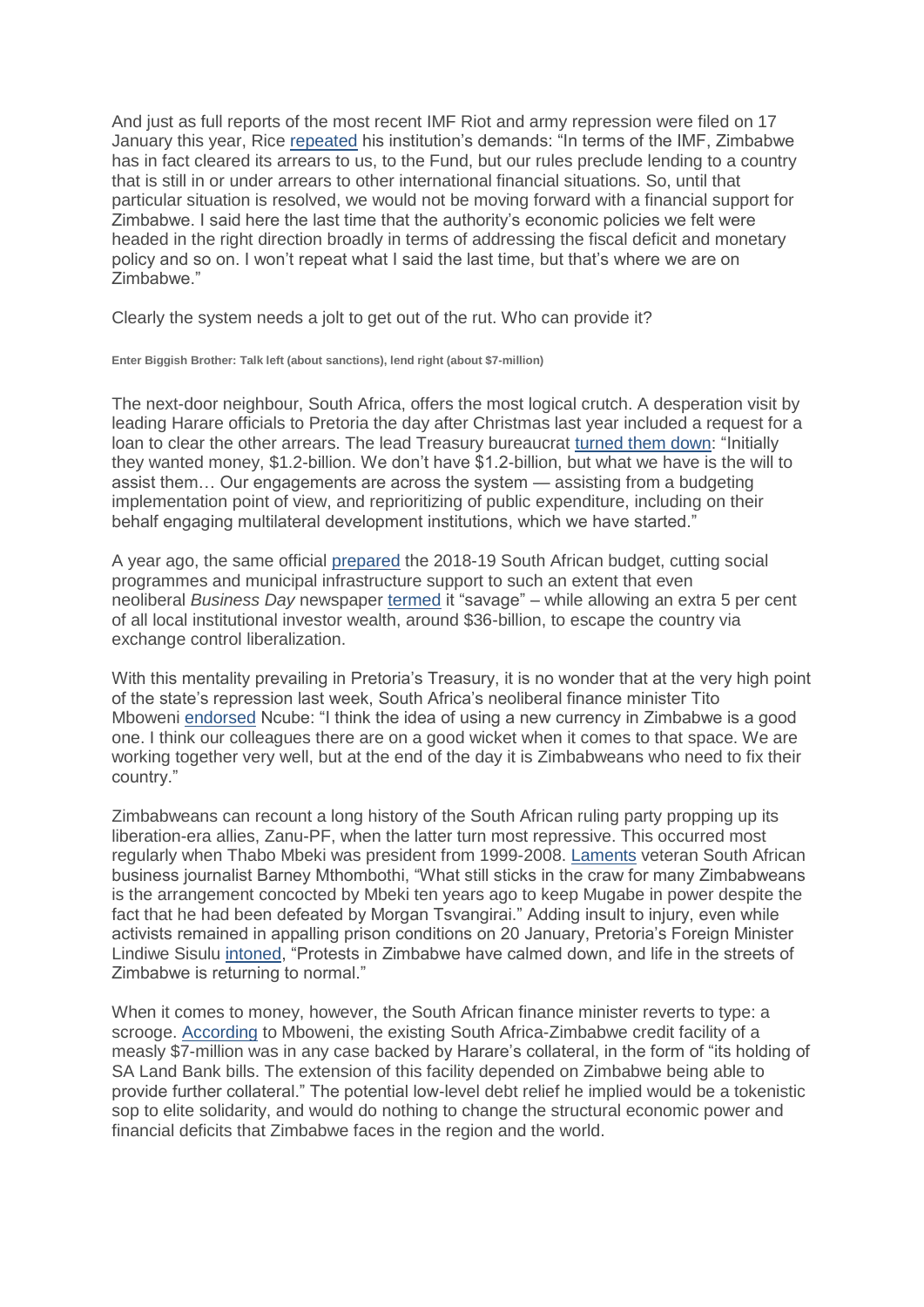However, if more South Africa credit materialises, it is also likely that Mboweni would try to get a higher repayment prioritization for South African firms. More than just fraternal ideology, there is also blatant national-capitalist self-interest at work, as the *Sunday Times* [reported:](https://www.pressreader.com/south-africa/sunday-times/20190120/281556587011845) "At least 15 major South African linked companies with operations in Zimbabwe were struggling to repatriate funds. These include Delta Beverages [beer and soft drinks] (40 per cent owned by AB InBev), MultiChoice [cable television streaming] (owned by Naspers), Tongaat Hulett, PPC [cement] and Zimplats (owned by Impala Platinum). Other firms such as Edcon [clothing], Pick n Pay [food retail], Sanlam [insurance], Tiger Brands [wholesale food], Nedbank and Alexander Forbes [finance] either have units in Zimbabwe or are invested in locally owned business."

Mboweni's South African national budget will be tabled in parliament in one month's time. It must make gestures to reducing parastatal agencies' outsized debt, so in talks with Ncube he may even demand that the first repayment of arrears goes to Pretoria's bankrupt national airline, South African Airways. That firm is [owed](https://www.pressreader.com/south-africa/sunday-times/20190120/281556587011845) an estimated \$60-million in ticket-sale revenues on the vital Harare-Johannesburg route, funds which Zimbabwe has lacked sufficient hard currency to repay. Early this month, the airline's spokesperson [claimed](https://www.iol.co.za/news/politics/saa-starting-to-collect-zim-millions-18749440) that Ncube had begun to settle those arrears but provided no details.

There are other solidarities, as well, including ordinary South Africans working closely with Zimbabwean organizations in networks such as the [United Front-Johannesburg](http://wwmp.org.za/index.php/2-uncategorised/325-united-front-watch-out-the-xenophobia-monster-is-coming-back) and the sporadic [anti-xenophobia movement.](https://www.cairn.info/revue-journal-des-anthropologues-2016-1-page-241.htmhttps:/www.sahistory.org.za/article/xenophobic-violence-democratic-south-africa) With Zimbabwe's capitalist crisis worsening from the late 1990s, South Africa began to host a vast immigrant pool who were not only political but also economic refugees, with many more expected in coming weeks and months. Hence anti-xenophobia politics remain crucial, as an angry South African working-class often takes out its frustrations on those they consider competitors, for scarce jobs, housing and township retail trade.

The two biggest potential sources of bottom-up Zimbabwe solidarity are the leftist Economic Freedom Fighters (EFF), which polls around 10 per cent of the vote, and the largest trade union, the National Union of Metalworkers of South Africa (Numsa), with 350,000 members. However, in neither case has a concrete strategy emerged.

On 23 January, in contrast to the ruling party's nurturing of the neighbour's oppressors, EFF leader Julius Malema emphatically [criticised](https://bulawayo24.com/index-id-news-sc-national-byo-154416.html) Zimbabwe's leaders, calling Mnangagwa a "backward fool… His behaviour is tyrannical and barbaric. How do you switch off Internet and kill people in 2019? We do not support brutal dictatorship. Mnangagwa must beware of that Chiwenga is a former military General who wants to bring military dictatorship in Zimbabwe."

But on the question of how to aid Zimbabwe, Malema had a mixed [message,](https://www.zimlive.com/2019/01/malema-lashes-backward-fool-mnangagwa-over-army-crackdown-internet-blackout/) insofar as financing support was required at a time the xenophobia threat [again](https://www.counterpunch.org/2015/05/04/the-rise-of-south-african-xenophobia/) looms: "South Africa must contribute to the bailout of Zimbabwe. Anyone who refuses that is dumb. If you won't help Zimbabweans, the border will be flooded by them. Anyone who is going to block them from coming into South Africa, we're going to fight with that person. You're always complaining that there're Zimbabweans here, the only way not to have them here is by helping them in their own country. Zimbabwe must be helped. Southern African Development Community countries need to come together, we need to close ranks, we must give a conditional grant dedicated to developmental programmes which will help Zimbabwe to stand on its own." But unasked and unanswered is the question, *who exactly will deliver a genuine development programme?* Certainly not the Mnangagwa-Chiwenga-Ncube regime.

On 25 January, Numsa's leader, Irvin Jim, issued a statement: "We salute the masses for acting with courage and for rejecting the austerity measures which have been imposed on them by the Zanu-PF government. It is clear to them that the removal of former president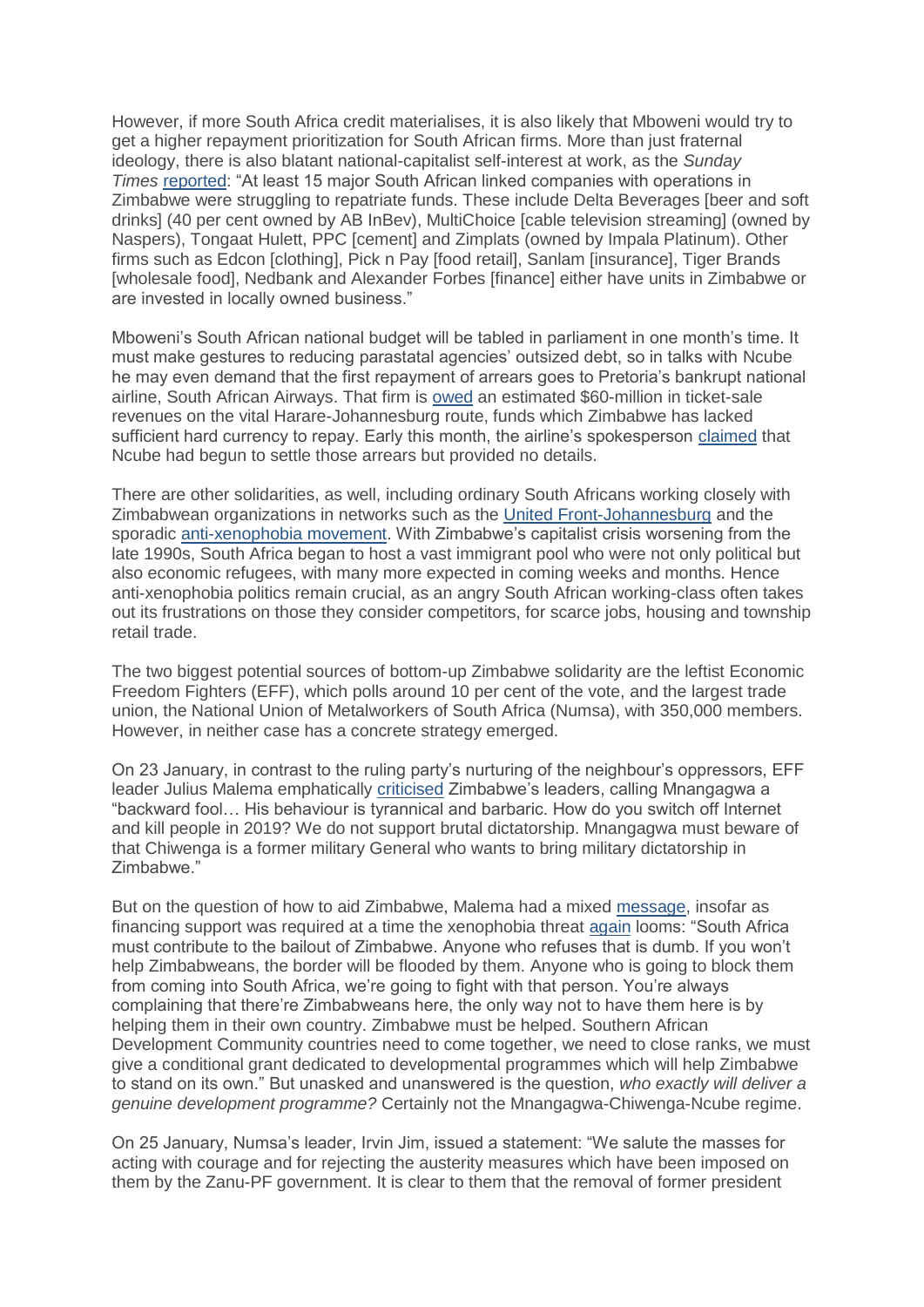Robert Mugabe did not result in an improvement of their conditions… We stand in solidarity with the Zimbabwean people and the working class majority and the poor in particular. We support the demands made by workers in the public sector. We are calling on all our comrades locally, on the continent and around the globe to support Zimbabwe in its hour of need." But again, the central question is, *how to support Zimbabwe?*

Another form of South African-Zimbabwean elite solidarity comes from endorsing the red herring of U.S. and European sanctions. Mnangagwa [claimed](https://sputniknews.com/world/201901151071486990-economy-russia-visit-zimbabwe/) to *Sputnik* during last week's Moscow visit that "those sanctions were able to collapse our own currency." The same line of argument was taken up by Mboweni, [interviewed](https://www.dailymaverick.co.za/article/2019-01-21-mboweni-south-africa-plans-to-help-bail-out-zimbabwe/) by *Daily Maverick* e-zine's Peter Fabricius: "Politically there were two key issues to be resolved by Zimbabwe, Mboweni said. The first was for the political leadership to work hard for the lifting of the remaining international sanctions against Zimbabwe" while the second was to re-introduce its own currency (a process at least a year away).

Consistent with Pretoria's unwillingness to send material support to Harare, Fabricius [observed,](https://www.dailymaverick.co.za/article/2019-01-21-mboweni-south-africa-plans-to-help-bail-out-zimbabwe/) "the idea of Zimbabwe adopting the rand [South Africa's currency] is clearly not on the table in the current discussions between the finance ministers and officials. Mboweni tweeted a news report that Ncube had said that Zimbabwe would not adopt the rand, as it did not have adequate resources to do so."

Does African advocacy against the U.S. and European sanctions against Zimbabwe's elites make any difference? Fabricius [provided](https://www.dailymaverick.co.za/article/2019-01-21-mboweni-south-africa-plans-to-help-bail-out-zimbabwe/) a reality check: "Though South Africa and Zimbabwe's other regional allies have often called on Western countries to lift the few remaining sanctions against Zimbabwe, these countries are reluctant to do so mainly because of political considerations. When Zimbabwean soldiers used live ammunition on Zimbabwean opposition supporters protesting against the results of the July elections, Western sources said Mnangagwa had already blown his chances of sanctions being lifted."

**Can't borrow, either – thanks to U.S. sanctions (?)**

Western sanctions against Zimbabwe's ruling elite have essentially been limited to financial and travel bans on individuals and their closely-held firms. Trivially, the European sanctions affect only seven elites, and Mnangagwa was already [removed](https://europeansanctions.com/2017/11/27/zimbabwes-new-president-and-us-eu-sanctions/) from that list in 2016. Likewise, a U.S. law – the Zimbabwe Democracy and Economic Recovery Act of 2001 (Zidera) – specifies measures against "individuals responsible for the deliberate breakdown of the rule of law, politically motivated violence, and intimidation in Zimbabwe." Zidera instructs the U.S. Treasury to "identify assets of those individuals held outside Zimbabwe [and] implement travel and economic sanctions against those individuals and their associates and families." There are 141 people on the list, at present, including Mugabe, Mnangagwa, Chiwenga and their cronies.

Setting aside the Zanu-PF elites' desires to lubricate their overseas financial holdings, Zidera has other features worthy of debate, according to two critics in Zimbabwe, Tendai Murisa and Shantha Bloem. First, they [write,](https://africanarguments.org/2018/11/08/hey-america-time-end-zimbabwe-economic-punishment-zidera/) "It also enshrined into law the U.S. stance that funding from the likes of the IMF and World Bank could not be reinstated until the act was lifted." But as noted, this has not been a consideration at all, given that the Bank has not been repaid its \$1.3-billion in dubious Mugabe-era loans. When making his general pitch for debt relief in an article last September, Ncube did not even bother mentioning Zidera as a factor.

Second, Murisa and Bloem [argue,](https://africanarguments.org/2018/11/08/hey-america-time-end-zimbabwe-economic-punishment-zidera/) last July, "U.S. Congress introduced an amended version of it. Passed just days before Zimbabwe's first ever elections without Mugabe, this renewed act included the extra demand that the vote be free and fair. It is debatable whether Zimbabwe's 30 July elections passed that test." In addition, Zidera was amended to support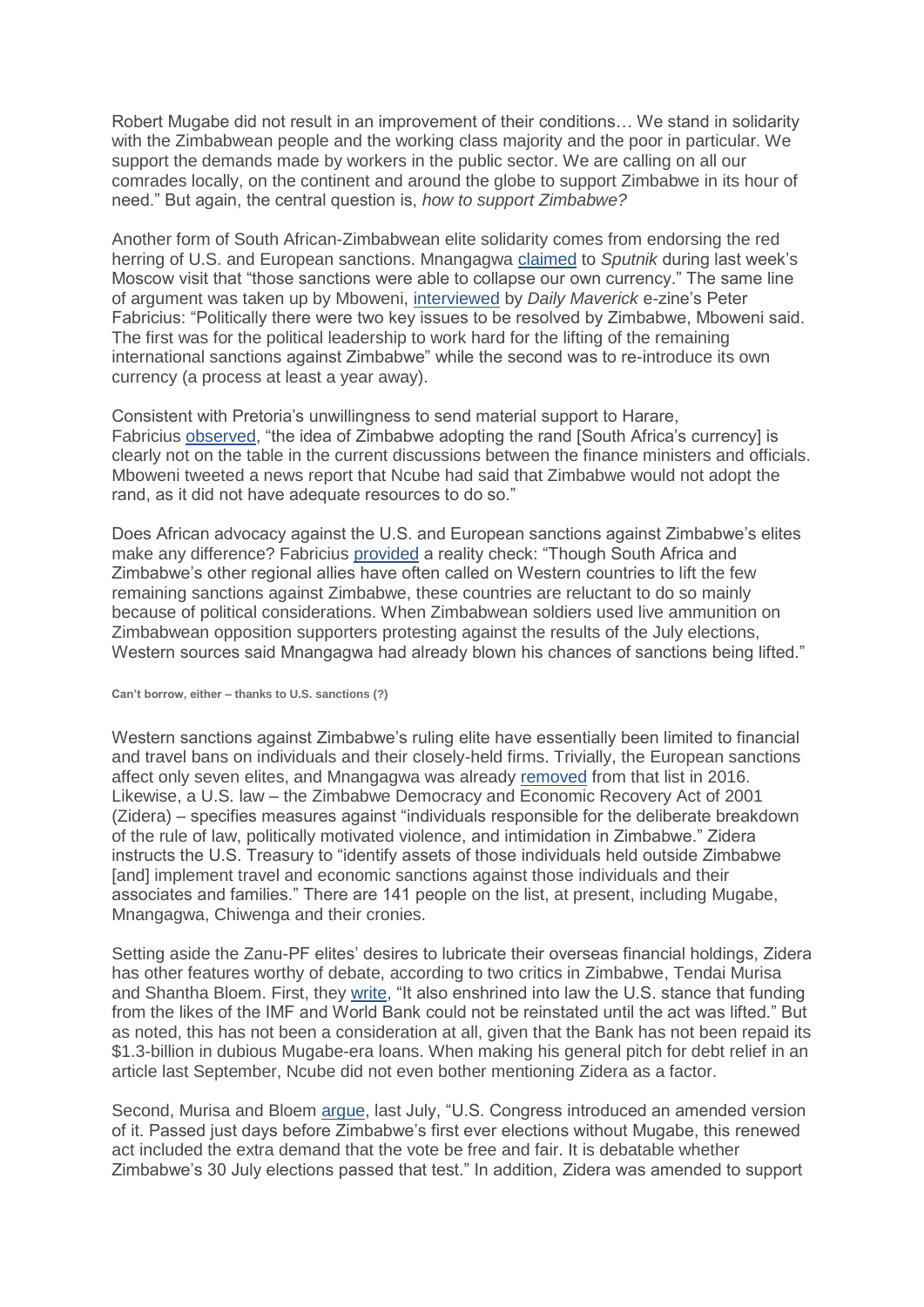a few of Zimbabwe's white farmers who, in a regional court, won a case for property reimbursement after their land was dispossessed more than 15 years ago.

Do Zidera's provisions prevent Ncube from repaying arrears (nearly impossible as that appears) and then acquiring new loans from the IMF and other multilateral financiers where the U.S. has influence? Apparently not in Ncube's view, as they were not raised even in passing, last September, in his own detailed [article,](https://www.dailymaverick.co.za/article/2018-09-03-zimbabwes-options-for-sovereign-debt-relief/) "Zimbabwe's options for sovereign debt relief."

Indeed, Zidera has a provision that would actually help Ncube: "two sectors of financial support for the Zimbabwean economy under the imposed sanctions. 1. Bilateral debt relief: restructuring, rescheduling, or eliminating the sovereign debt of Zimbabwe held by any agency of the U.S. Government; and 2. Multilateral debt relief and other financial assistance… a review of the feasibility of restructuring, rescheduling, or eliminating the sovereign debt of Zimbabwe… as well as to instruct the U.S. executive director of international financial organizations to which the U.S. is a member to proposition financial and technical support for Zimbabwe."

And do sanctions prevent Zimbabwe from receiving donor aid? In spite of Mugabe's degenerate rule, since 2010 Zimbabwe has received far more Western (Organization for Economic Cooperation and Development) [donor grants](https://www.oecd.org/dac/financing-sustainable-development/development-finance-data/Africa-Development-Aid-at-a-Glance-2018.pdf) than it ever did prior to 2010, in the \$650mn-\$800mn/year range. Of that, more than a quarter comes from the USA. From Obama to Trump there was a minor decline in 2017-18, but \$194-million was given last year, mostly in the form of AIDS medicines and "strengthening private sector services." Of course, much Northern aid is a self-serving sham, remaining in multinational corporate or "NGO" home-country accounts. Much of the funding that does reach Zimbabwe is [hijackedb](http://solidaritypeacetrust.org/1092/foreign-aid-dilemmas/)y the ruling party.

A crucial question is whether such funding plus large inflows of remittances from migrant (often politically-exiled) Zimbabweans then circulates locally, relieving the cash shortage. But as you would expect from U.S. dollars, they leak out of the country quite rapidly, given this is still the global currency and can readily be slipped into socks or underpants before traveling over the border (unlike a local soft currency, which typically requires capital-control vetting before it can be changed into a hard currency).

But Zimbabwe's underlying financial dilemma is two-fold: not only its inability to pay the \$5.6 billion in arrears, but whether payment is even appropriate, given how badly the lenders performed when putting Zimbabwe into debt. (This was the subject of my PhD and a 1998 book, *[Uneven Zimbabwe: A study of finance, development and underdevelopment](https://www.researchgate.net/profile/Patrick_Bond/publication/250226419_Uneven_Zimbabwe_A_Study_of_Finance_Development_and_Underdevelopment/links/586d302308ae6eb871bce0e0/Uneven-Zimbabwe-A-Study-of-Finance-Development-and-Underdevelopment.pdf)*.)

When repaying arrears first emerged as a possibility during the period of joint Zanu-PF/MDC rule from 2009-13, at a time foreign aid inflows soared, advocacy groups including the [Zimbabwe Coalition on Debt and Development](https://www.thezimbabwean.co/2010/10/zim-needs-debt-moratorium-zimcodd-2/) and the [African Forum on Debt and](https://www.brettonwoodsproject.org/2009/09/art-565306/)  [Development](https://www.brettonwoodsproject.org/2009/09/art-565306/) demanded a debt audit, a repayment moratorium and indeed full cancellation. As *Reuters* [reported](https://www.reuters.com/article/idUSLQ720260) in 2009, at a time Tsvangirai was in a government of national unity with Mugabe, his minister of state Gordon Moyo "said it would be immoral for Zimbabwe to pay off its debts to the IMF, World Bank and AfDB when it could not pay teachers."

Again in 2017, when it appeared that one of the world's most notorious corporations, Amsterdam-based Trafigura, would lend Mugabe's regime \$1-billion (reportedly at "usurious" interest rates), Biti [complained.](https://www.theindependent.co.zw/2017/04/28/trafigura-gives-zim-us1-billion-bailout/) "That will not help much or anything at all in reality. The biggest challenges facing Zimbabwe cannot and will not be addressed by paying off arrears on which we defaulted almost 20 years ago; what really needs to be addressed are structural economic issues, de-industrialization and unemployment. That money could be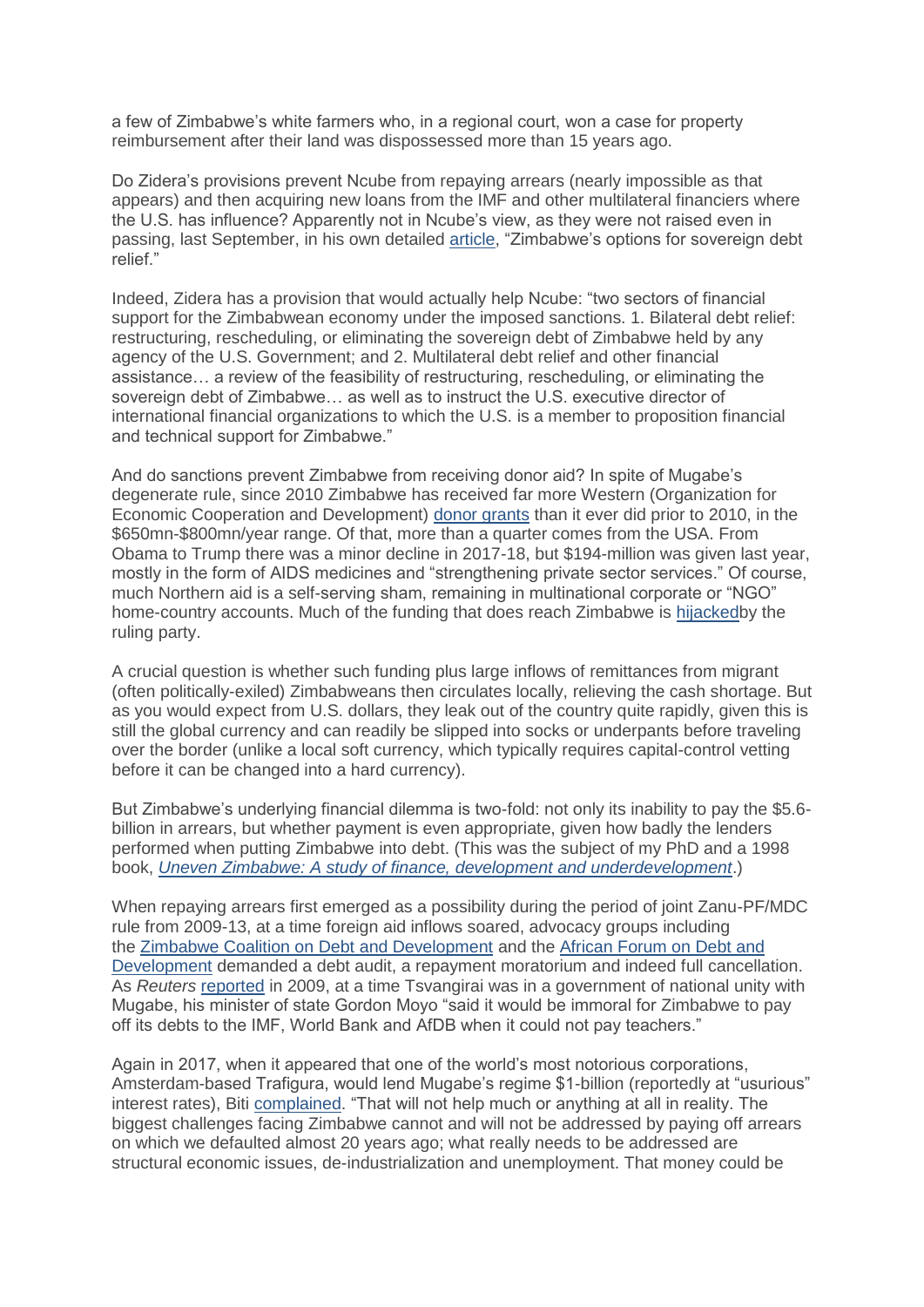better used to fund industry revival to create jobs and boost production, as well as increase exports and improve liquidity."

Indeed, none of the prior arrears-repayment efforts worked, but not because they were immoral or a waste of money, but because the funding always fell through. And yet today, arrears repayment is the choice – and first priority – of neoliberal authoritarians, damn the consequences.

## **Where to?**

Zimbabwe's progressive forces have mainly been located in trade unions, urban civic groups, feminist and youth organizations, rural social movements and a small but impressive intelligentsia. At the time of writing, we have heard only sporadic appeals for popular solidarity, some of which were answered in once-off protests by small solidarity groups against Zimbabwe high commission offices in the main South African cities, Zambia's capital of Lusaka, and London.

"The lesson is that capitalism cannot be reformed, tweaked or improved. It is a brutal system, which creates inequality and poverty."

Numsa's Irvin Jim argues for a much more ambitious political agenda: "There are major lessons to be learned in Zimbabwe, South Africa, and all over the globe. The removal of Mugabe did not solve the crisis, which has paralysed the economy. Just like the removal of Jacob Zuma did nothing to improve the suffering of the working class in South Africa. Instead, conditions worsened, and they continue to deteriorate. The lesson is that capitalism cannot be reformed, tweaked or improved. It is a brutal system, which creates inequality and poverty. As the working class, we must unite across borders, to destroy it, and replace it with a genuine democratic socialist state under the leadership and control of the working class."

Jim is correct insofar as in various ways, Zimbabwe has served as the world's lead canary in the capitalist-crisis coal mine for around three decades. A variety of neo-colonial strategies were deployed to displace inherited structural problems, which include 1970s-era overproduction, extreme inequality and highly-concentrated crony state-corporate relations. By the early 1990s, as assimilation of a few black elites into white capital exhausted the potential for further accumulation within a closed economy, Washington-Consensus structural adjustment was introduced. What with Zimbabwe's small production lines due to the limited middle-class base, trade liberalization soon deindustrialized what was once Africa's most balanced economy. Then came hyperinflationary Reserve Bank responses during the 2000s, with the second-highest price increases in modern human history (after post-war Hungary), wiping out a generation of savings and terminating the local currency.

After the turn to the U.S. dollar from 2009, the regime more recently tried providing liquidity through a supposedly cashless society, with electronic transactions augmented by fauxcurrency "bond notes," which soon rapidly devalued. Thus, today the crisis is unfolding with one fatal, overarching characteristic: a lack of hard currency in the system. The military men in charge are now a big part of that problem, having dominated the lucrative diamond trade with Chinese partners, followed by close relations with Trafigura when illicitly managing the [supply of oil.](https://www.africa-confidential.com/article/id/12473/Trafigura_in_a_tug-of-war) But the systematic looting by the military, politicians and corporations under conditions of structural underdevelopment has nearly exhausted itself.

Short of displacement of this elite through a revolution, which appears a long way off on the horizon given Chiwenga's military prowess and the troops' continuing loyalty, the strategic options for a beleaguered human-rights and economic-justice network are limited. At the least, such strategies should bolster the popular critique of any re-legitimation of Zimbabwe's neoliberal authoritarians, such as the process South Africa's ruling party is half-heartedly attempting.